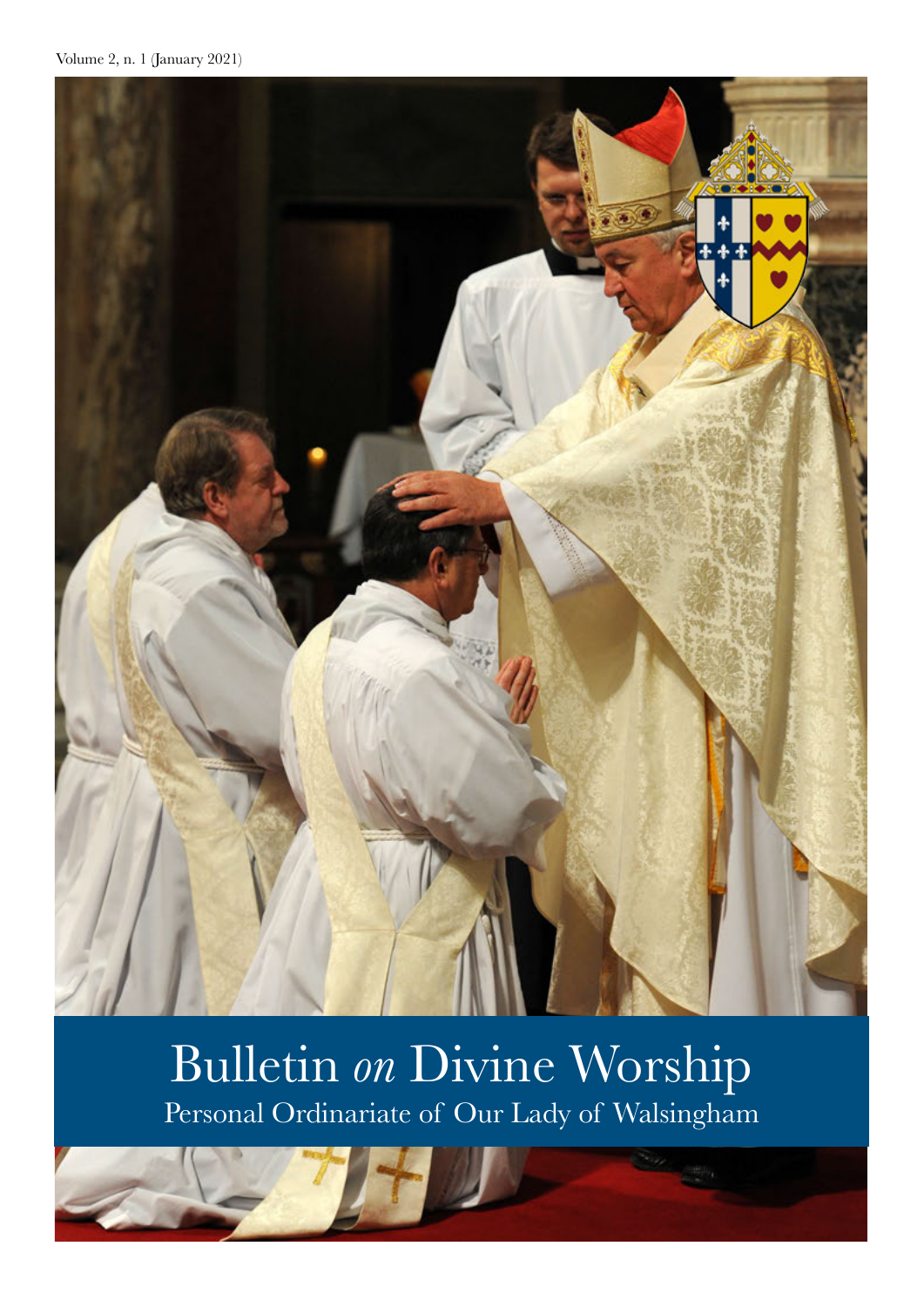Monsignor Newton the Apostolic Penitentiary has granted a Plenary Indulgence to mark the tenth anniversary of the ordinariate in Britain. This extends beyond members of the ordinariates, and details of how the faithful can avail themselves of this spiritual gift are available on the website: https://tinyurl.com/y4ryca68 and attached to this edition of the *Bulletin*. ❧ **In Memoriam** Since the last edition of the

*Bulletin* we have mourned the death of Father Alan Griffin, a Priest of the Personal Ordinariate of Our Lady of Walsingham, who died on 8 November 2020. His Requiem Mass was celebrated by the Ordinary at Warwick Street. We reproduce at the back of this *Bulletin* Father Griffin's homily welcoming *Divine Worship: The Missal* in 2013*,* which articulates most beautifully the role of the ordinariates in preserving and amplifying the Catholic faith in our lands. May he rest in the eternal peace of the Christ he served. ❧

THIS ISSUE of the *Bulletin on Divine Worship* commemorates the tenth anniversary of the Personal Ordinariate of Our Lady of Walsingham, erected by the Congregation for the Doctrine of the Faith on 15 January 2011. We give thanks to Almighty God who, through the prayers of Our Lady of Walsingham and Saint John Henry Newman, continues to imbue us with divine grace through the sacramental life of the Church. In this edition of the *Bulletin* we prepare especially for the seasons of Pre-Lent and Lent. ❧

**Plenary Indulgence** At the request of

## **The Season of Pre-Lent**

The (roughly) three weeks before the start of the Season of Lent are known in *Divine Worship* as Pre-Lent. This season begins with Evening Prayer on the eve of Septuagesima. Writing in his memoirs, Archbishop Annibale Bugnini tells of how Pope Saint Paul VI compared this season to church bells, summoning the faithful to attendance 15, 10, and 5 minutes before Mass. So Pre-Lent acts a time of preparation for Lent, that our spiritual and liturgical disciplines may be ready for Ash Wednesday's arrival. As Pre-Lent is a distinctive liturgical season in the ordinariates, it is worth spending time explaining its purpose and pattern

to the faithful in careful preaching and liturgical catechesis. A short liturgical and theological introduction to Pre-Lent in *Divine Worship* can be found here: https://tinyurl.com/DWGesimas.

❧ The first thing to note is that in Pre-Lent the *Gloria in excelsis* is omitted at every Mass *of the season.* This means that the Mass on the three Sundays (and weekdays) does not have the *Gloria in excelsis.* At others Masses where the *Gloria* is prescribed by the rubrics it is said as usual. The liturgical colour of Pre-Lent is violet.

❧ During this season the *Alleluia* is omitted from all celebrations according to *Divine Worship,* even Memorials, Feasts, and Solemnities. In this way the season resembles the pattern of Lent. In the ordinariates there is no *Alleluia* sung at all from after Evening Prayer on the eve of Septuagesima until the solemn *Alleluia* at the Easter Vigil.

❧ In place of the *Alleluia* we find the *Tract*. This is a second psalm which, when there are two readings before the Gospel, is sung after the Second Reading. It is thought to be called the *Tract* because, unlike some other chants, it is sung from start to end without repetition. The chants associated with the *Tract* are often very beautiful, and where singers are able to learn them these meditative settings contribute a great deal to the sacred rites. Note that the *Tract* is said only on Sundays, and not on the weekdays of Pre-Lent. A special *Tract* is provided for Memorials, Feasts, and Solemnities that fall in this season.

❧ *Divine Worship* provides a special Preface for this time. This is unique to the Roman Rite, which (in the Extraordinary Form where the season is kept) uses the Common Preface. Priest-celebrants would be well-advised to practice the chant setting of this Preface in advance; it is not intuitive.

❧ In their ranking in the *Table of Liturgical Days,* the Sundays of Pre-Lent are ranked equally with the Sundays after Epiphany and after Trinity (II.6).

❧ In the forthcoming *Divine Worship: Daily Office (Commonwealth Edition),* at Morning Prayer, except on Memorials, Feasts, and Solemnities, the *Te Deum* is replaced by the *Benedicite* in this season.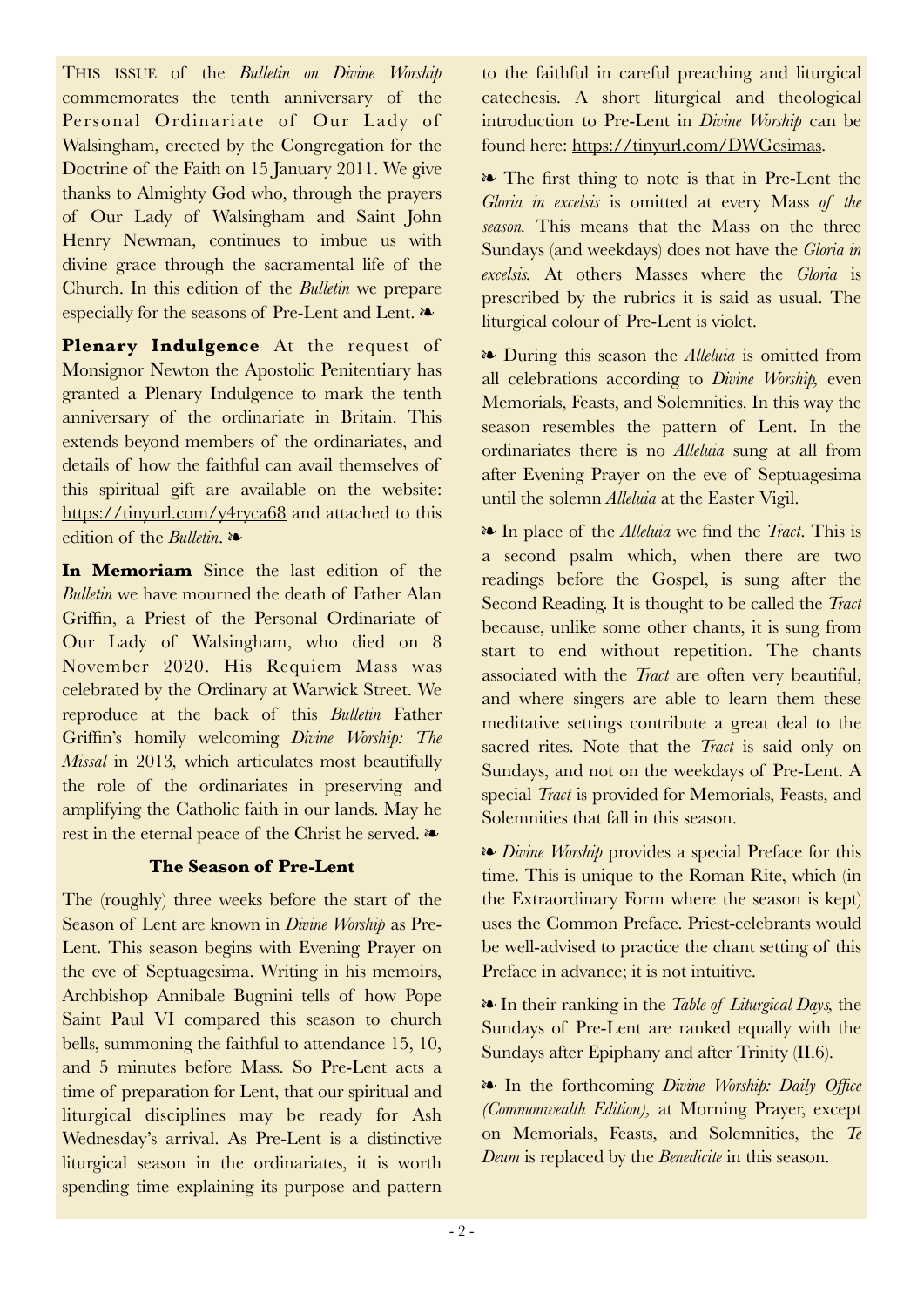❧ In some places there is a custom of 'burying the *Alleluia.'* Where this is to happen it should take no later than Evening Prayer on the eve of Septuagesima is said. It may even be appropriate after the morning Mass on Saturday, or even after Mass on the previous Sunday, to encourage the participation of the faithful. The Hymn *Alleluia, dulce carmen* (EH 63) is appropriate at this point, and may accompany the procession of a plaque or scroll bearing the word ALLELUIA to its place of 'burial.' This plaque or scroll, which may even include the chant of the solemn *Alleluia* for the Easter Vigil, may then be brought to the Priest before the intonation at the Easter Vigil.

#### **The Season of Lent**

The great season of Lent is a time of preparation for the catechumens who will receive the Sacraments at the Paschal Vigil, and of renewal for the Christian faithful, who by prayer, fasting, and almsgiving are called to repentance and conversion anew in the Gospel of Christ. The liturgical character of this season expresses this twofold purpose of the season, and in *Divine Worship* there are ample rich signs guiding the Church along this path.

— General Norms for Lent —

❧ During Lent it is forbidden for the altar to be decorated with flowers. Exceptions, however, are the Fourth Sunday of Lent, Solemnities, and Feasts (GIRM 305).

❧ Obligatory Memorials, Feasts, and Solemnities during the season of Lent are marked at Mass, but with the omission of the *Alleluia* and the use of the appointed *Tract*. On Feasts and Solemnities, as appointed, the *Gloria in excelsis* is recited.

❧ On Memorials on Lent weekdays, whether obligatory or optional, except Ash Wednesday and during Holy Week, the Mass text of the day (*i.e.* of the Lenten day) is used. Nevertheless the Collect may be taken from the Memorial which happens to be inscribed in the Calendar for that day. The vestments on these days are violet (cf. GIRM 355; Universal Norms on the Calendar, 14).

❧ Ritual Masses are prohibited on the Sundays of Lent, on Ash Wednesday, and during Holy Week (GIRM 372). A Mass for the Dead may be said on receiving the news of a death, for the burial, or the first anniversary, on the days of Lent. However other Requiems, such as a monthly, weekly, or daily Requiem, are not said in Lent (GIRM 381).

❧ Votive Masses may not be offered on Sundays in Lent, on Ash Wednesday, on Ember Days, or the weekdays of Holy Week (*DW* p. 965).

— Particular Indications for Lent —

❧ *Divine Worship* provides the text of the Lent Prose. This is a text of tenth century origin, likely from the Mozarabic liturgy. It is well-known in the Anglican patrimony because of its inclusion in nineteenth and twentieth century hymnals. *Divine Worship* directs that it may be sung during the distribution of ashes on Ash Wednesday, in procession before the *Introit*, or elsewhere in the Mass on any of the Sundays in Lent. It is particularly commended for use after the short Offertory Chant, or during the distribution of Holy Communion, as the organ is silent during this period except when sustaining the singing, and on the Fourth Sunday of Lent, Solemnities, and Feasts (GIRM 313).

❧ On Ash Wednesday there is, in addition to the Mass, a Penitential Office provided in *Divine Worship* (p. 223ff.). This includes the blessing and distribution of ashes, and may be used alone or before Mass. If it is used before Mass, the *Blessing and Distribution of Ashes during Mass* is omitted. The manner for distributing ashes during the Covid-19 pandemic is described at the end of this *Bulletin.*

❧ At Morning and Evening Prayer on Ash Wednesday the Proper Psalms are said. These are six of the Seven Penitential Psalms. Psalms 6, 32, and 38 are recited at Morning Prayer, and Psalms 102, 130, and 143 are recited at Evening Prayer. Note that the seventh psalm, Psalm 51, is included in the Penitential Office. This is a preservation, via the Prayer Book *Commination Service,* of the pre-Reformation custom of reciting the Seven Penitential Psalms on this day. *Divine Worship: Daily Office* will provide additional texts for this, drawn from the Sarum and Prayer Book traditions.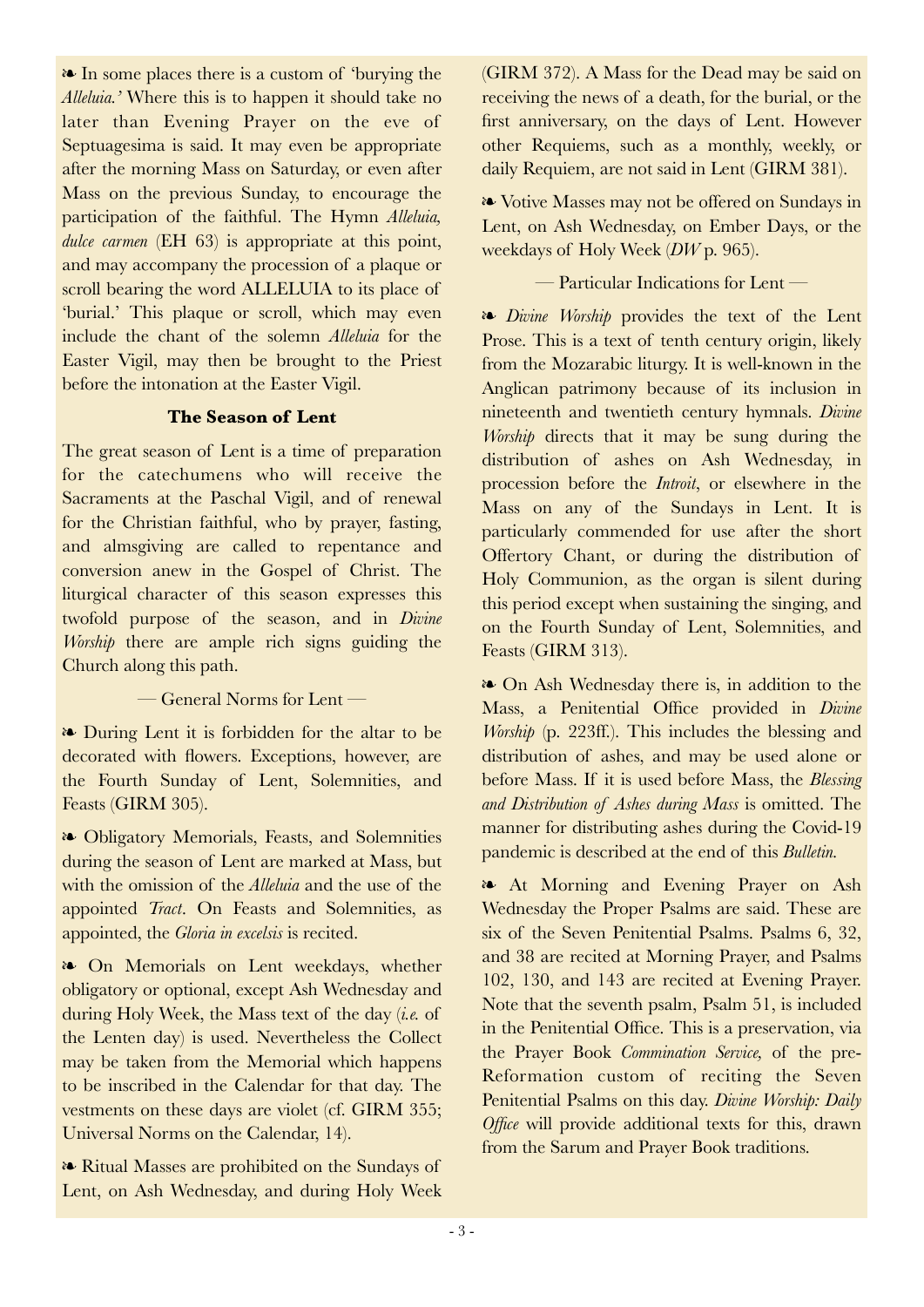❧ The Mass of Ash Wednesday begins in the usual way, but with the Collect for Purity, Summary of the Law, and *Kyrie* omitted. The ministers enter as the *Introit* is sung (and may recite the Prayers of Preparation at the foot of the altar omitting the Collect for Purity). The Priest incenses the altar as usual. When the action is complete he turns and greets the people (if at the altar, he first kisses it), and then at the Missal, facing it, he says *Let us pray* and prays the Collect.

❧ From Ash Wednesday the Missal provides a Prayer over the People for optional use. These prayers have traditionally been said on weekdays, but not Sundays in Lent. *Divine Worship* permits a variety of use. The Missal instructs that, if they are used, the Prayers over the People are said in this way: Following the Postcommunion prayer, the Priest introduces the Prayer over the People with the invitation *The Lord be with you*. The People respond *And with thy Spirit.* The Deacon or, if necessary, the Priest himself then says *Bow down before the Lord* followed by the Prayer over the People. The Priest proceeds immediately to the blessing, omitting in this case *The peace of God...*  and saying only *... and the blessing of God Almighty* while imparting the blessing.

❧ Note that whilst Lent begins on Ash Wednesday, the Office Hymn at Morning and Evening Prayer does not change until Evening Prayer I of Lent I. The ferial hymns, used also throughout Pre-Lent, are retained until then. The Collect of Ash Wednesday is said at Morning and Evening Prayer daily throughout Lent, after the Collect of the day and before the Second Collect of the Office.

❧ Unlike Pre-Lent, in Lent a *Tract* is provided for certain weekdays in Lent. This is the same, except on Ember Wednesday, on every Monday, Wednesday, and Friday in Lent. It is thought that the early Masses of Lent weekdays did not include a *Tract,* but this was inserted in the eighth century.

❧ *Divine Worship* provides a special Lent Preface in addition to the Pre-Lent Preface, which is also permissible in Lent itself. As the Missal provides prefaces for Passiontide and for Holy Week, it is suggested that the Pre-Lent Preface (p. 588) is retained until the First Sunday of Lent, the Lent

Preface (p. 590) until Passion Sunday, and then the Passion and Holy Week prefaces as appropriate.

❧ On the weekdays of Lent, it is recommended that there be a homily at every Mass (GIRM 66). A helpful pattern for preaching at these Masses is to follow the tradition of the Station Churches in Rome: https://www.pnac.org/station-churches

❧ As on the First Sunday of Advent, the Litany in Procession on the First Sunday of Lent is a particular custom associated with the Anglican tradition. The Litany is provided for this purpose in Appendix 8 of *Divine Worship: The Missal.* This may be appropriately done at a Sung or Solemn Mass, and the First Sunday of Lent lends itself to this practice. The *Rubrical Directory* (n. 47) directs that when the Litany is recited before Mass it concludes with the *Introit, Kyrie,* and Collect. If the Prayers of Preparation at the foot of the altar are retained, these are said whilst the *Introit* is sung, the *Kyrie* following immediately. The Priest may wear a violet cope for the procession. In this case he changes into the Mass vestments at the chair on returning from the procession, before the *Introit* begins. If the Litany in procession is not possible, either for reasons of time or space, or given the current restrictions on worship, it may be said *in situ*, or the *Decalogue* (Appendix 3) might suitably be used in place of the *Summary of the Law* and the *Kyrie.* On the Sundays of Lent, if the Decalogue is read the Mass continues immediately with *The Lord be with you,* and then the Collect.

❧ The first week of Lent is marked by the Lenten Ember Days. As with those of Advent and September, these have a character of penance and some act of abstinence or fasting is encouraged. The texts are more fulsome on these days, including a *Tract*. Ember Days are times for praying for those preparing to receive ordination.

❧ On Lent II, two Collects are given. The first is from the Sarum and Prayer Book tradition in and is commended for use in our ordinariate.

**Cover Photo:** Ordination to the Sacred Priesthood of Keith Newton, John Broadhurst, and Andrew Burnham, on 15 January 2011 by the Archbishop of Westminster in Westminster Cathedral. On the same day the Personal Ordinariate of Our Lady of Walsingham was erected by the Congregation for the Doctrine of the Faith and the Reverend Keith Newton was appointed its first Ordinary.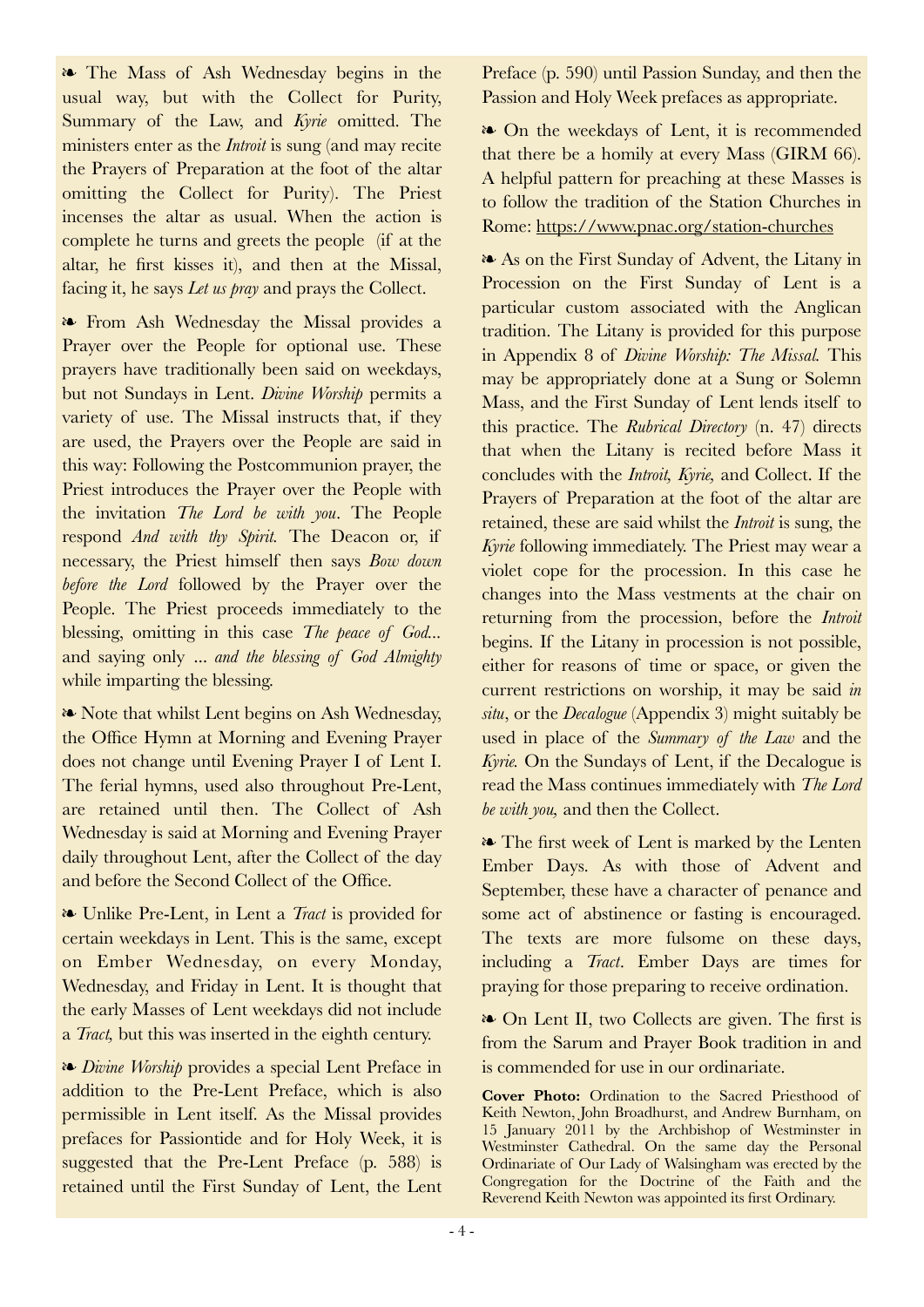## **Personal Ordinariate of Our Lady of Walsingham N O T I F I C A T I O N**

## PLENARY INDULGENCE GRANTED TO MARK THE TENTH ANNIVERSARY OF THE PERSONAL ORDINARIATE OF OUR LADY OF WALSINGHAM

Friday 15 January 2021 marks the tenth anniversary of the establishment of the Personal Ordinariate of Our Lady of Walsingham by the Congregation for the Doctrine of the Faith (*Decree*, 15 January 2011: *AAS* 103 [2011] 129-133).

 To mark the forthcoming anniversary year, the Ordinary, the Reverend Monsignor Keith Newton, P.A., requested that a Plenary Indulgence be granted by the Major Penitentiary, H. E. Mauro Cardinal Piacenza. This has been graciously conceded by the Apostolic See, and communicated to the Ordinary by the Apostolic Penitentiary.

 Therefore, from Friday 15 January 2021 until Saturday 1 January 2022, any member of the Christian faithful who attends Mass celebrated according to *Divine Worship: The Missal,* or who participates in the public celebration of the Divine Office according to the forthcoming edition of *Divine Worship: Daily Office*, may attain the aforementioned Plenary Indulgence under the usual conditions, namely:

- 1. Sacramental Confession;
- 2. Reception of Holy Communion;
- 3. Prayer for the intention of the Holy Father, by the recitation of at least the Lord's Prayer and one Hail Mary.

 In addition the sick, and all those who are physically unable to participate, may equally benefit from the gift of the Plenary Indulgence, offering their suffering to the Lord or devoutly carrying out acts of piety.

 Details of the public celebration of the Mass and Divine Office according to *Divine Worship* may be found on the website of the Personal Ordinariate of Our Lady of Walsingham: http://ordinariate.org.uk.

12 November 2020 Rev. James Bradley, J.C.D. Memorial of Saint Josaphat Vice-Chancellor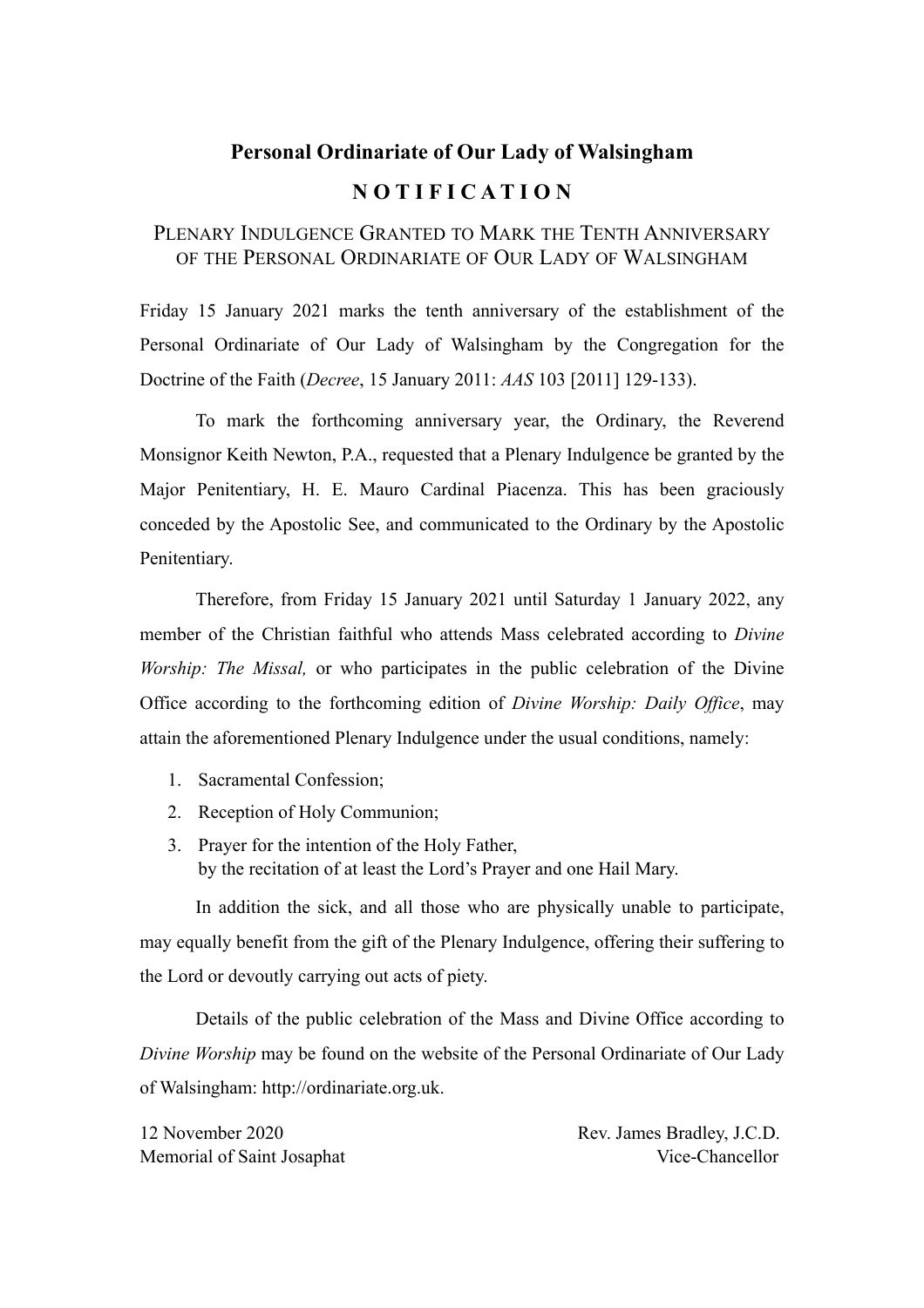## **Some Notes on Plenary Indulgences from the** *Enchiridion Indulgentiarum*

- 1. An indulgence is a remission before God of the temporal punishment for sins, whose guilt is forgiven, which a properly disposed member of the Christian faithful obtains under certain and clearly defined conditions through the intervention of the Church, which, as the minister of Redemption, dispenses and applies authoritatively the treasury of expiatory works of Christ and the saints.
- 2. The faithful can obtain […] plenary indulgences for themselves, or they can apply them to the dead by way of suffrage.
- 3. In order to be capable of gaining indulgences one must be baptized, not excommunicated, and in the state of grace at least at the completion of the prescribed works. To gain an indulgence, one must have at least the general intention of doing so and must carry out the enjoined works at the stated time and in due fashion, according to the sense of the grant.
- 4. A plenary indulgence can be acquired only once in the course of a day. The faithful however can obtain the plenary indulgence *at the hour of death,* even if they have already gained one on the same day.
- 5. To gain a plenary indulgence, in addition to excluding all attachment to sin, even venial sin, it is necessary to perform the indulgenced work and fulfil the following three conditions: sacramental confession, Eucharistic Communion, and prayer for the intention of the Sovereign Pontiff.
- 6. A single sacramental confession suffices for gaining several plenary indulgences; but Holy Communion must be received and prayer for the intention of the Holy Father must be recited for the gaining of each plenary indulgence.
- 7. The three conditions may be fulfilled several days before or after the performance of the prescribed work; it is, however, fitting that Communion be received and the prayer for the intention of the Holy Father be said on the same day the work is performed.
- 8. If the full disposition is lacking, or if the work and the three prescribed conditions are not fulfilled […] the indulgence will only be partial.
- 9. The condition of praying for the intention of the Holy Father is fully satisfied by reciting one Our Father and one Hail Mary; nevertheless, one has the option of reciting any other prayer according to individual piety and devotion, if recited for this intention.
- 10. Unless otherwise stated, an indulgence cannot be gained by a work already imposed by law or precept.
- 11. One […] who performs a work which has been imposed as a sacramental penance and which happens to be one enriched with an indulgence, can at the same time both satisfy the penance and gain the indulgence.
- 12. Similarly, members of institutes of consecrated life and societies of the apostolic life can obtain the indulgences attached to prayers and pious works already obligatory by reason of their rules and constitutions or by precept.
- 13. Confessors can commute either the prescribed work or the conditions in favour of those for whom these are impossible because of a legitimate impediment.
- 14. Both the deaf and the mute can gain indulgences attached to public prayers if, together with the other faithful praying in the same place, they devoutly raise their mind and affections to God; regarding private prayers it is sufficient for them to recite the prayers mentally or express them with signs, or simply to read them without pronouncing the words.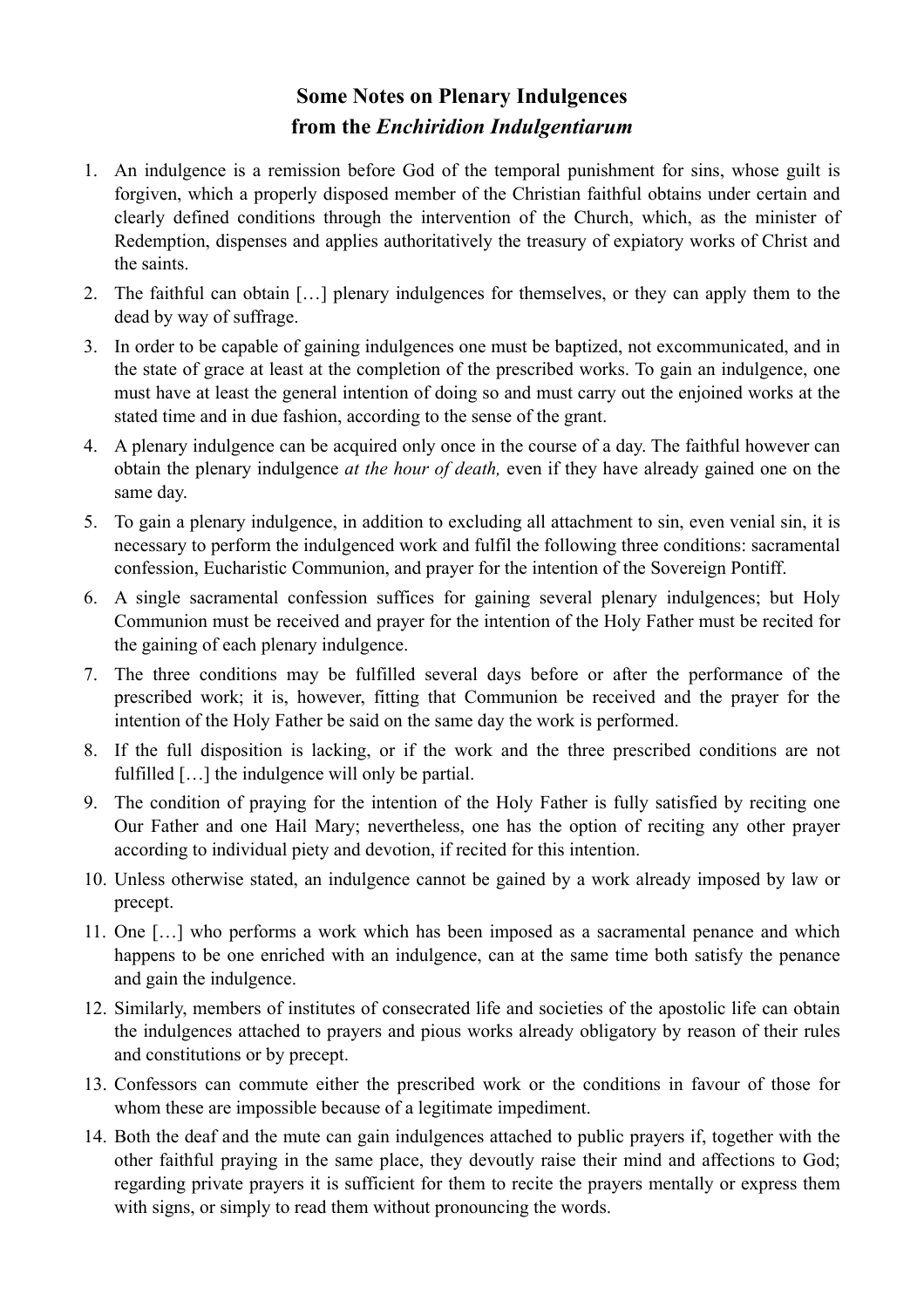### **Personal Ordinariate of Our Lady of Walsingham**

#### **N O T E**

## PARTICULAR DIRECTIONS FOR THE BLESSING AND DISTRIBUTION OF ASHES ACCORDING TO DIVINE WORSHIP: THE MISSAL

Following the publication of a Note of the Congregation for Divine Worship and the Discipline of the Sacraments on 12 January 2021 (Prot. N. 17/21), the following particular adaptations are to be made in the blessing and distribution of ashes on Ash Wednesday 2021 in liturgical celebrations according to *Divine Worship: The Missal*  (DWM) in the Personal Ordinariate of Our Lady of Walsingham*.* 

In both the *Penitential Office for the Blessing and Imposition of Ashes* (DWM, p. 223ff.) and in *The Blessing and the Distribution of Ashes during Mass* (DWM, p. 228ff.), the Priest says the prayer for blessing the ashes (*O God, who desirest not the death of a sinner*). He sprinkles the ashes with holy water. He may also cense them with the incense. Then he addresses all those present and only once says the formula as it appears in *Divine Worship: The Missal,* applying it to all in general: "Remember that thou art dust, and unto dust shalt thou return."

 The Priest then cleanses his hands, puts on a face mask and distributes the ashes to those who come to him or, if appropriate, he goes to those who are standing in their place or present at the altar rail. The Priest takes the ashes and sprinkles them on the top of the head of each one in the Sign of the Cross, without touching them or saying anything.

 Following the distribution of the ashes, the Priest removes the face mask, washes his hands, and the Mass continues with the Prayers of the People. The Penitential Rite is omitted. If another Priest or a Deacon assists with rite, they are also to follow the protocols established here.

Given on 13 January 2021,

Memorial of Saint Hilary, Bishop and Doctor of the Church.

Very Rev. David Waller, V.G. Rev. James Bradley, J.C.D. *Vicar General Vice-Chancellor*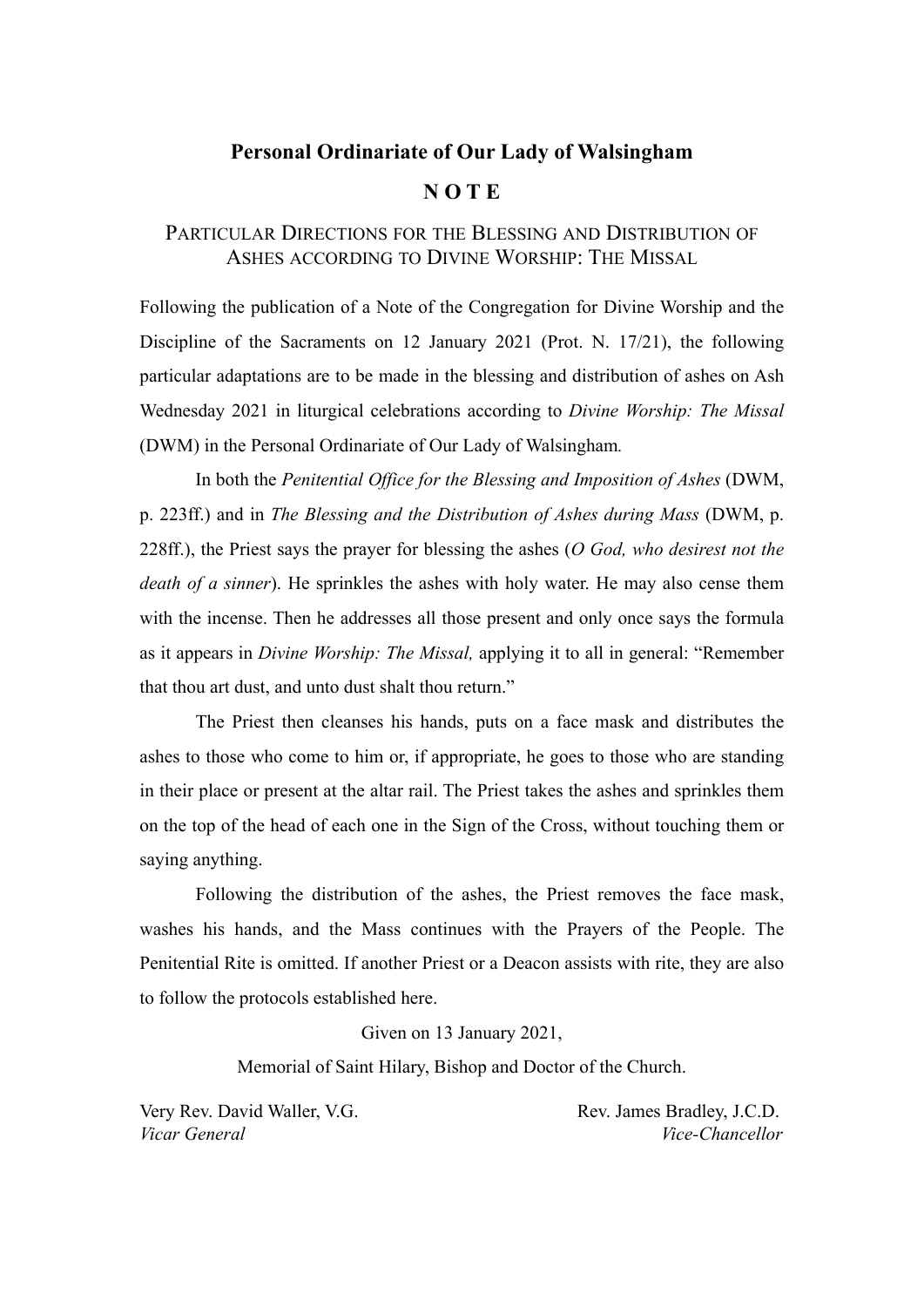## Ut Christiani ita Romani estis

This Sermon was preached by the Reverend Dr Alan Griffin on Sunday 27 October 2013 in preparation for the introduction of *Divine Worship: The Missal*  at the Church of Our Lady of the Assumption and Saint Gregory, Warwick Street, which is a parish of the Diocese of Westminster dedicated to the life of the Personal Ordinariate of Our Lady of Walsingham.

**☩ ☩ ☩**

 $\begin{bmatrix} 1 \\ 0 \\ 1 \end{bmatrix}$ n the near future, the new Roman Rite Ordinariate use approved for Masses celebrated by priests of the Ordinariate of Our Lady of Walsingham will be regularly celebrated in this church. For those of us nourished in the Anglican tradition, much of it will be very familiar, coming as it does from Thomas Cranmer's *Book of Common Prayer*. This use is an important fruit of Pope Benedict's vision of the reconciliation of Anglicans with the Holy See which enables many Anglican traditions to be incorporated and valued within the Catholic Church as "gifts" and "treasures." It is a noble vision – an acceptance by the Catholic Church that many aspects of post-reformation Church of England faith and practice can be legitimately integrated into the faith of the Catholic Church. This vision reaches out to all Anglicans, not just to Anglo-Catholics. Archbishop Cranmer was certainly no Anglo-Catholic nor, in fact, were Lancelot Andrewes, William Laud, Jeremy Taylor, and a host of other great Anglican divines during the centuries of separation of the Church of England from the Holy See. But much of what they believed, taught, and wrote is compatible with the Catholic faith and, by bringing Cranmer "on board," as it were, a bridge is being built across the centuries to the middle of the sixteenth century. It is a generous and gracious reaching-out by the Holy See.

In return, there needs to be some reciprocation by England and the Church of England. This may take time for, as yet, it is almost exclusively Anglo-Catholics who have responded to the Holy See, and Anglo-Catholics have always been a minority group in the Church of England and a modern one at that.

England needs to be reminded of its Catholic past. In fact, that past is all around us, and in some surprising ways. Take the District or the Circle Line eastwards from St James's Park — every station, St James's, Westminster, Charing Cross, Temple, up to Blackfriars, reminds us of pre-reformation Catholic England.

Another interesting example of our Catholic past is the churches of the City of London, the Square Mile. On the eve of the Great Fire of London in 1666, there were 109 churches. Why so many? The obvious answer is that the churches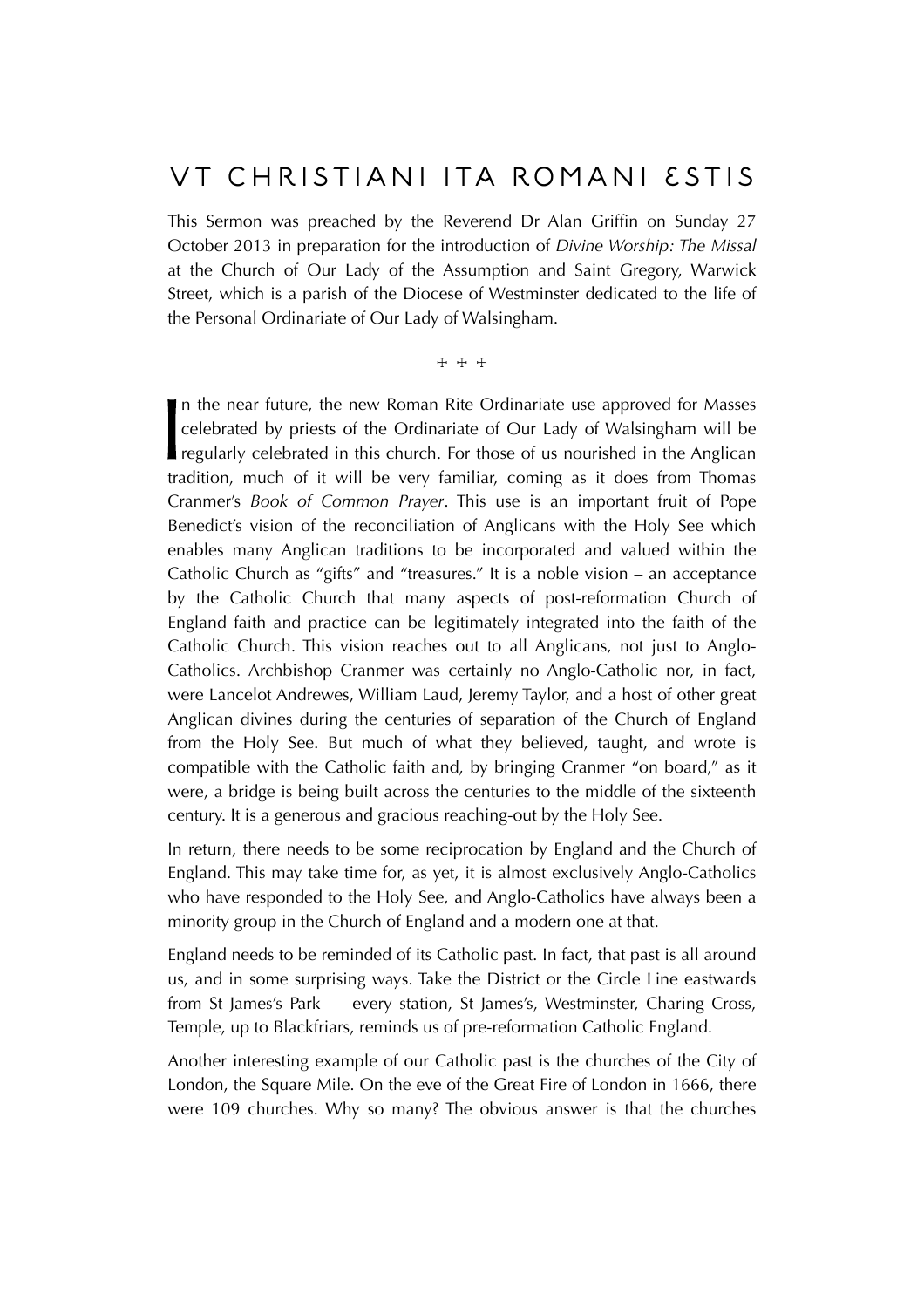were small and served small parishes or guilds and livery companies, the trade associations of the day.

But there is another explanation of the proliferation of City churches in pre-Fire days which is less obvious and more interesting. This explanation is found, not in English history but in fourth and fifth century Rome.

The City of Rome, in pagan times, was chock-a-block with temples, altars, and shrines dedicated to a vast array of gods and goddesses. In the fourth century AD the Roman populace began to lose interest in the ancient religious cults which, for centuries, had sustained the empire. This was partly due to the adoption of Christianity as the official state religion by the Emperor Constantine. The Roman aristocracy of his day – conservative as ever – disliked the changes to a new religion, Christianity.

A century later the Bishop of Rome, Leo the Great, was still hearing complaints from the Roman aristocracy about the desertion of the gods of antiquity. Pope Leo replied to these complaints as follows: "If you once believed that you were built on Romulus and Remus, now you know that your foundation is another pair, Peter and Paul. If the gods you once trusted stood around the forum, your present patrons and protectors now live in the churches in this city."

New churches had been built all over Rome to commemorate the heroes and heroines of the Christian faith, particularly those who had been martyred for their Christian beliefs. And so Peter and Paul were still to be found in the churches where they were buried and venerated. The same applied to other Roman saints like Clement, Lawrence, and Agnes. The new Christian churches replaced the shrines and cults of the Roman gods.

The memory of these Christian heroes spread in time to our northern City of London. The Tiber, as it were, began to flow into the Thames, and the saints who watched over Rome now watched also over London. Peter was venerated to the west of the City at Westminster Abbey. Paul was venerated to the east in the cathedral erected in the seventh century on Ludgate Hill. Churches were dedicated to other saints who had cults or churches in Rome: Agnes, Anne, Augustine, Clement, Denis (wrongly thought of as Paul's Dionysius the Areopagite), Gregory, Lawrence, Helen, Anthony of Padua, Helen and Pancras. The Roman custom of dedicating churches to Our Lady, Saint Michael, Saint John the Baptist, and the Apostles was also followed in London.

It strikes us now as a curious twist of history that the City of London's churches mirrored those of Rome – the saints who protected the eternal city came in time to protect our city on the furthest edges of the Roman Empire.